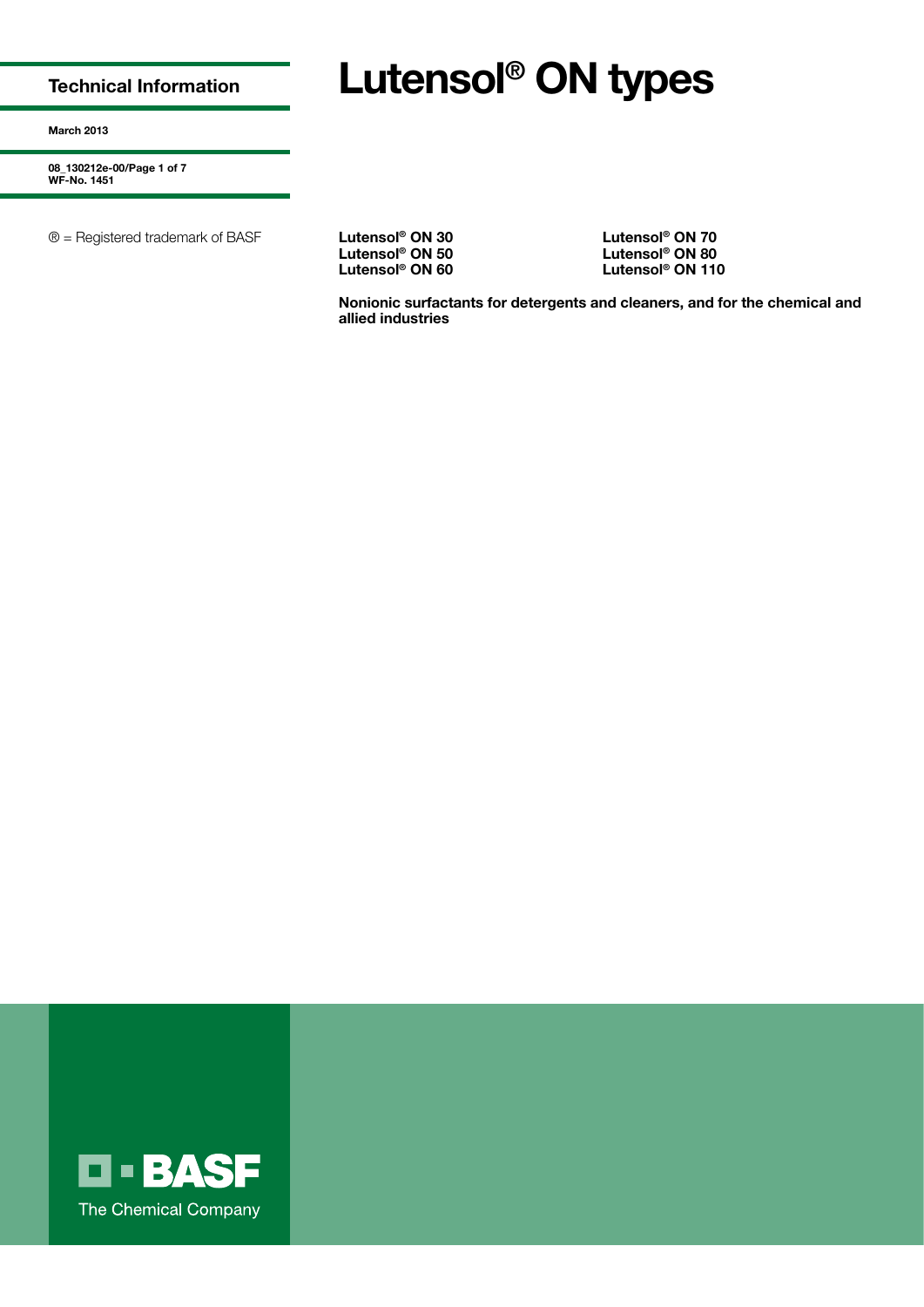**Chemical nature** The Lutensol® ON types are nonionic surfactants. They are alkyl polyethylene glycol ethers made from a saturated synthetic, short-chain fatty alcohol.

They conform to the following formula:

### $\mathsf{RO}(\mathsf{CH}_{_2}\mathsf{CH}_{_2}\mathsf{O})_\mathsf{x} \mathsf{H}$

*R = saturated, synthetic, short-chain fatty alcohol x = 3, 5, 6, 7, 8 or 11*

The numeric code in the product name usually indicates the degree of ethoxylation.

The Lutensol® ON types are manufactured by causing the fatty alcohol to react with ethylene oxide in stoichiometric proportions. The ethoxylation temperature is kept as low as possible. This, combined with the high purity of the feedstocks, ensures that high-performance products with low toxicity are obtained.

**Properties** Lutensol® ON 30, ON 50, ON 60, ON 70 and ON 80 are clear or cloudy, virtually colourless liquids. Lutensol**®** ON 110 is a soft, colourless paste.

> The most important properties of the Lutensol® ON types are shown in the table below. The figures quoted are averages from representative batches of product.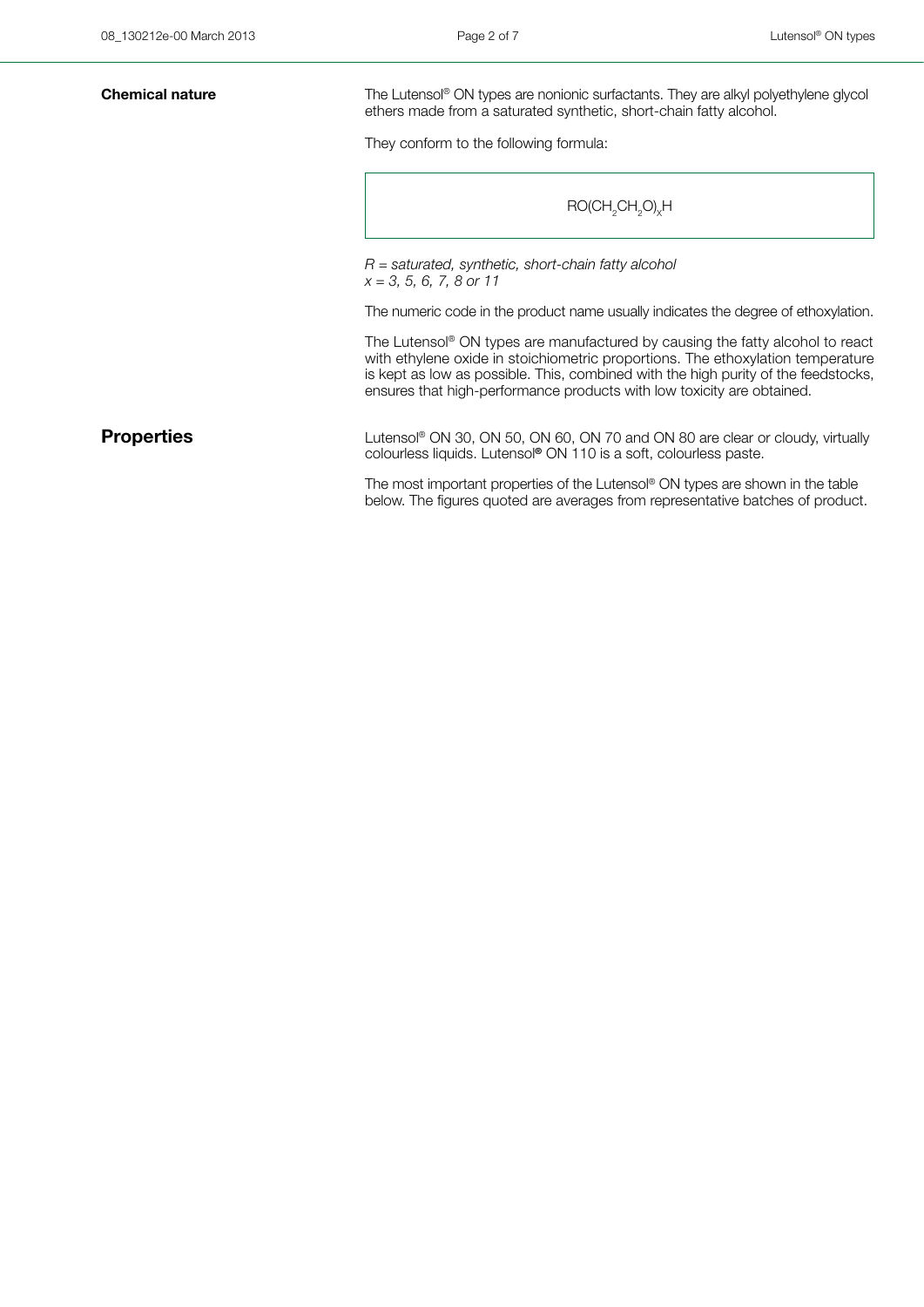| Lutensol®                                                                                                                  |                   | <b>ON 30</b> | <b>ON 50</b> | <b>ON 60</b> |
|----------------------------------------------------------------------------------------------------------------------------|-------------------|--------------|--------------|--------------|
| Physical form (23 °C)                                                                                                      |                   | liquid       | liquid       | liquid       |
| Degree of ethoxylation                                                                                                     |                   | approx. 3    | approx. 5    | approx. 6    |
| Concentration                                                                                                              | $\%$              | approx. 100  | approx. 100  | approx. 100  |
| Cloud point<br>(EN 1890)*                                                                                                  |                   |              |              |              |
| Method A                                                                                                                   | $^{\circ}C$       |              |              | approx. 36   |
| Method B                                                                                                                   | $\rm ^{\circ}C$   |              |              |              |
| Method C                                                                                                                   | $^{\circ}C$       |              |              |              |
| Method D                                                                                                                   | $^{\circ}C$       | approx. 60   | approx. 70   | approx. 71   |
| Method E                                                                                                                   | $^{\circ}C$       | approx. 53   | approx. 67   | approx. 68   |
| Molar mass<br>(calc. from OH)                                                                                              | g/mol             | approx. 290  | approx. 380  | approx. 430  |
| pH<br>(EN 1262, Solution B)**                                                                                              |                   | approx. 7    | approx. 7    | approx. 7    |
| Density<br>(DIN 51757, 23 °C)                                                                                              | g/cm <sup>3</sup> | approx. 0.95 | approx. 0.98 | approx. 0.99 |
| Dropping point<br>(DIN 51801)                                                                                              | $^{\circ}C$       | approx. 5    | approx. 10   | approx. 12   |
| Congealing point<br>(ISO 2207)                                                                                             | $^{\circ}C$       | $<$ 5        | < 5          | < 5          |
| Viscosity<br>(EN 12092, 23 °C, Brookfield, 60 rpm)                                                                         | mPa·s             | approx. 40   | approx. 160  | approx. 180  |
| Hydroxyl number<br>(DIN 53240)                                                                                             | mg KOH/g          | approx. 190  | approx. 150  | approx. 130  |
| <b>HLB</b> value                                                                                                           |                   | approx. 9    | approx. 11.5 | approx. 12   |
| Wetting<br>(EN 1772, in dist. water, 23 °C,<br>2 g Soda ash/l)                                                             |                   |              |              |              |
| $0.5$ g/l                                                                                                                  | S                 | approx. 60   | approx. 70   | approx. 70   |
| $1.0$ g/l                                                                                                                  | S                 | approx. 40   | approx. 20   | approx. 20   |
| 2.0 g/l                                                                                                                    | S                 | approx. 10   | approx. 5    | approx. 5    |
| Foam formation<br>(EN 12728, 40 °C, 2 g/l in water with<br>a hardness of 1.8 mmol Ca <sup>2+</sup> -lons/l,<br>after 30 s) | cm <sup>3</sup>   | approx. 70   | approx. 500  | approx. 500  |
| Surface Tension***<br>(EN 14370, 1 g/l, 23 °C, dist. water)                                                                | mN/m              | approx. 26   | approx. 27   | approx. 27   |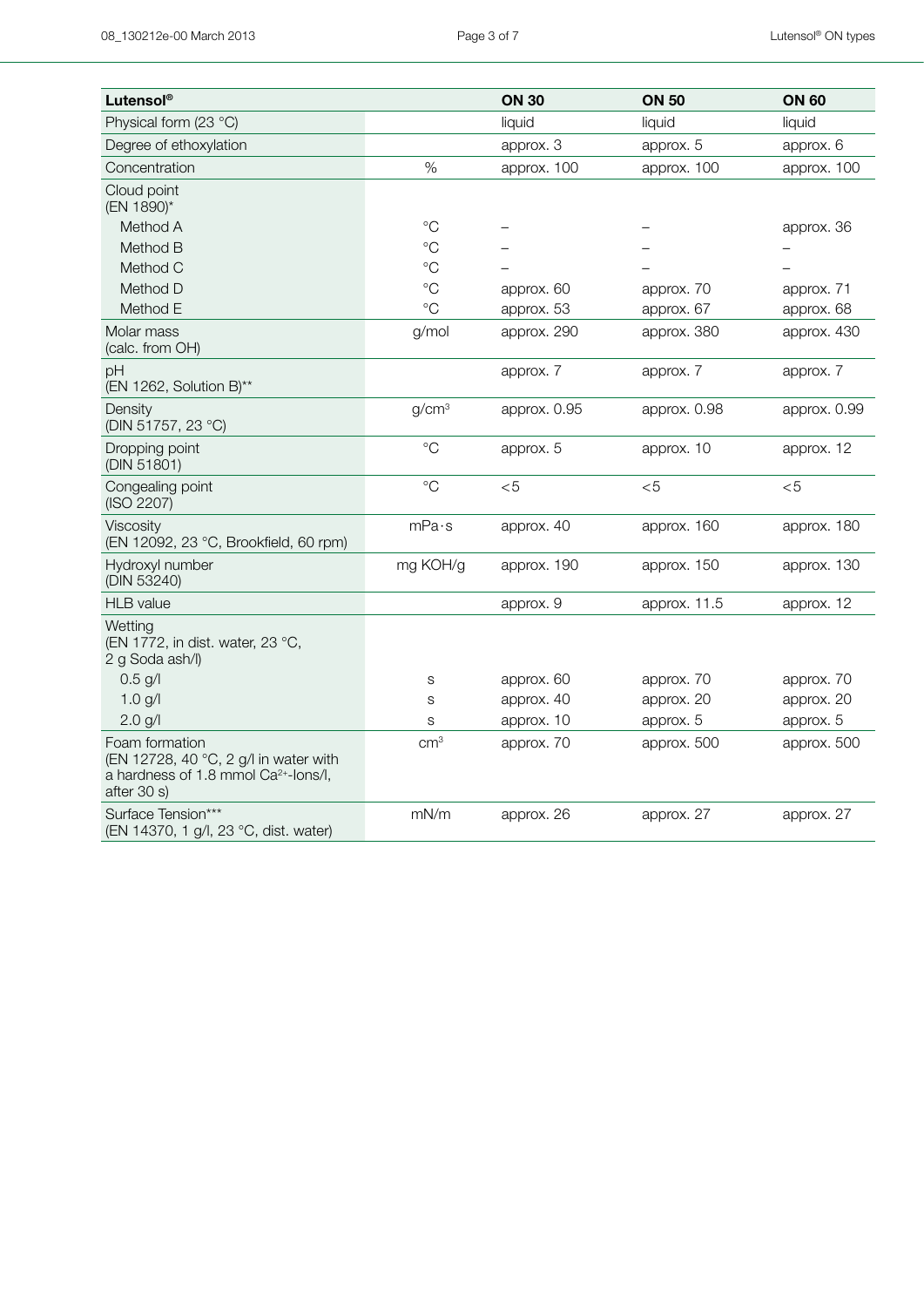| Lutensol <sup>®</sup>                                                                                                      |                   | <b>ON 70</b> | <b>ON 80</b> | <b>ON 110</b>           |
|----------------------------------------------------------------------------------------------------------------------------|-------------------|--------------|--------------|-------------------------|
| Physical form (23 °C)                                                                                                      |                   | liquid       | liquid       | paste                   |
| Degree of ethoxylation                                                                                                     |                   | approx. 7    | approx. 8    | approx. 11              |
| Concentration                                                                                                              | $\%$              | approx. 100  | approx. 100  | approx. 100             |
| Cloud point (EN 1890)*                                                                                                     |                   |              |              |                         |
| Method A                                                                                                                   | $^{\circ}C$       | approx. 60   | approx. 80   | approx. 98              |
| Method B                                                                                                                   | $^{\circ}C$       | approx. 47   | approx. 62   | approx. 78              |
| Method C                                                                                                                   | $\rm ^{\circ}C$   | approx. 36   | approx. 51   | approx. 66              |
| Method D                                                                                                                   | $^{\circ}C$       | approx. 78   | approx. 82   | approx. 88              |
| Method E                                                                                                                   | $^{\circ}C$       | approx. 76   | approx. 81   | approx. 88              |
| Molar mass<br>(calc. from OH)                                                                                              | g/mol             | approx. 470  | approx. 510  | approx. 640             |
| рH<br>(EN 1262, Solution B)**                                                                                              |                   | approx. 7    | approx. 7    | approx. 7               |
| Density<br>(DIN 51757, 23 °C)                                                                                              | g/cm <sup>3</sup> | approx. 1.00 | approx. 1.02 | approx. 1.00<br>(60 °C) |
| Dropping point<br>(DIN 51801)                                                                                              | $\rm ^{\circ}C$   | approx. 15   | approx. 20   | approx. 26              |
| Congealing point<br>(ISO 2207)                                                                                             | $\rm ^{\circ}C$   | < 5          | approx. 7    | approx. 15              |
| Viscosity<br>(EN 12092, 23 °C Brookfield, 60 rpm)                                                                          | mPa·s             | approx. 200  | approx. 800  | approx. 30<br>(60 °C)   |
| Hydroxyl number<br>(DIN 53240)                                                                                             | mg KOH/g          | approx. 120  | approx. 110  | approx. 85              |
| <b>HLB</b> value                                                                                                           |                   | approx. 13   | approx. 14   | approx. 15              |
| Wetting<br>(EN 1772, in dist. water, 23 °C,<br>2 g Soda ash/l)                                                             |                   |              |              |                         |
| $0.5$ g/l                                                                                                                  | S                 | approx. 110  | approx. 140  | > 300                   |
| 1.0 g/l                                                                                                                    | $\mathbf S$       | approx. 25   | approx. 40   | approx. 120             |
| 2.0 g/l                                                                                                                    | S                 | approx. 5    | approx. 10   | approx. 20              |
| Foam formation<br>(EN 12728, 40 °C, 2 g/l in water with<br>a hardness of 1.8 mmol Ca <sup>2+</sup> -lons/l,<br>after 30 s) | cm <sup>3</sup>   | approx. 600  | approx. 650  | approx. 650             |
| Surface Tension***<br>(EN 14370, 1 g/l, 23 °C, dist. water)                                                                | mN/m              | approx. 27   | approx. 30   | approx. 34              |

*\* Cloud point EN 1890 : Method A: 1 g surfactant + 100 g distilled water Method B: 1 g surfactant + 100 g NaCl solution (c = 50 g/l) Method C: 1 g surfactant + 100 g NaCl solution (c = 100 g/l) Method D: 5 g surfactant + 45 g of diethylene glycol monobutyl ether solution (c = 250 g/l) Method E: 5 g surfactant + 25 g of diethylene glycol monobutyl ether solution (c = 250 g/l)*

*\*\*\* The pH of the Lutensol® ON types can decrease during storage but this does not have any effect on their performance.*

*\*\*\* Applying Harkins-Jordan correction.*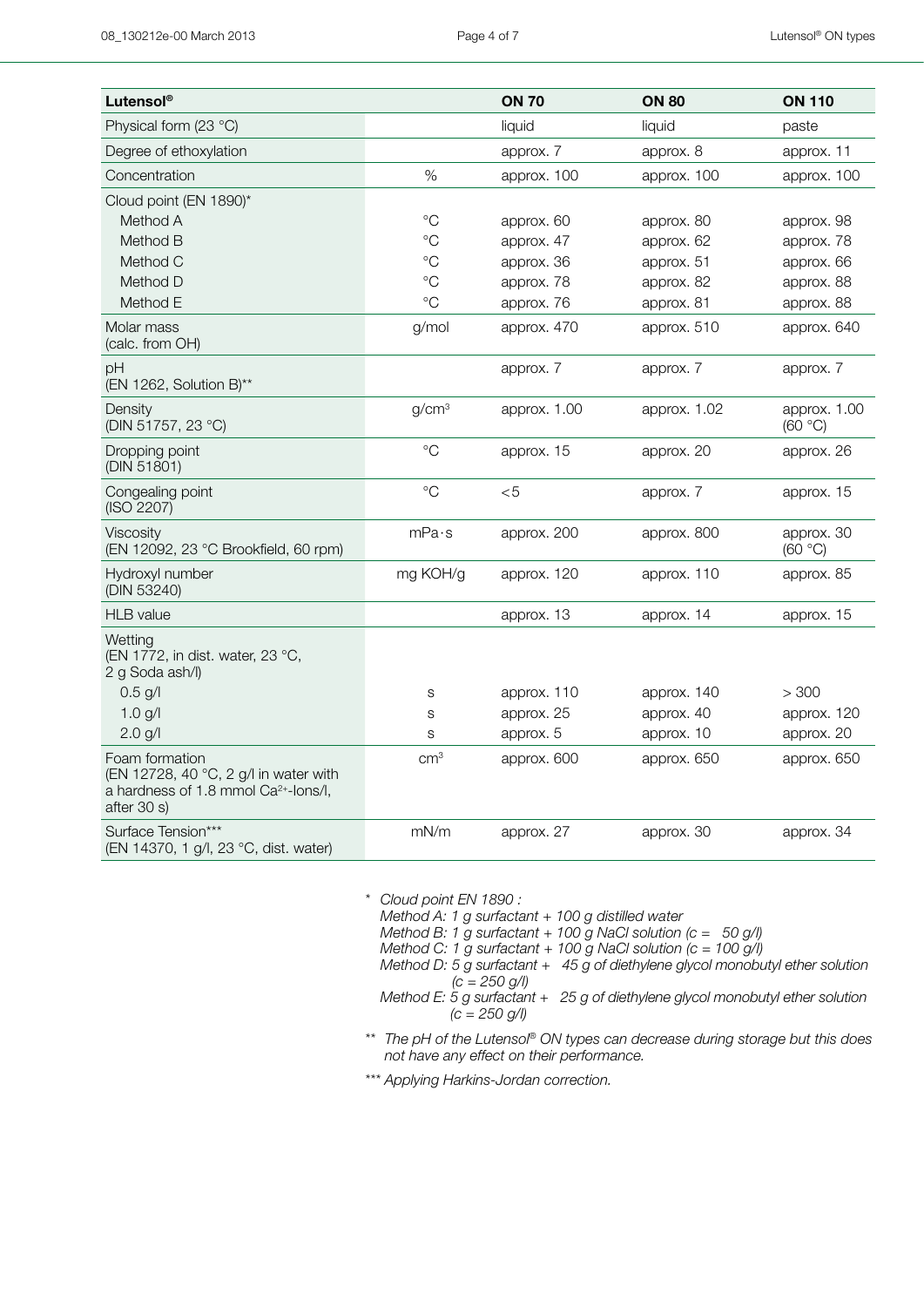### **The stability of 10% solutions of Lutensol® ON at 23 °C**

|                              | <b>Distilled</b><br>water | <b>Potable water Caustic</b><br>(approx. 2.7<br>mmol $Ca2+$ -<br>ions/l) | soda<br>(5%) | Hydro-<br>chloric<br>acid $(5%)$ | oil                      |        | <b>Mineral Ethanol Aromatic</b><br>Hydro-<br>carbons |
|------------------------------|---------------------------|--------------------------------------------------------------------------|--------------|----------------------------------|--------------------------|--------|------------------------------------------------------|
| Lutensol <sup>®</sup> ON 30  |                           |                                                                          |              | O                                | $+$                      | $+$    | $^{+}$                                               |
| Lutensol <sup>®</sup> ON 50  | $+$                       | $+$                                                                      | Ο            | $+$                              | O                        | $+$    | $^{+}$                                               |
| Lutensol <sup>®</sup> ON 60  | $+$                       | $+$                                                                      | Ο            | $+$                              | O                        | $+$    | $^{+}$                                               |
| Lutensol <sup>®</sup> ON 70  | $+$                       | $+$                                                                      |              | $+$                              | O                        | $+$    | $^{+}$                                               |
| Lutensol <sup>®</sup> ON 80  | $+$                       | $+$                                                                      | $+$          | $+$                              | $\overline{\phantom{0}}$ | $+$    | $^{+}$                                               |
| Lutensol <sup>®</sup> ON 110 | $^{+}$                    | $+$                                                                      | $+$          | $+$                              |                          | $^{+}$ | $^{+}$                                               |

*+ = clear solution*

O *= cloudy solution*

*– = insoluble*

We recommend preparing 10 – 25% stock solutions of Lutensol® ON types if they are to be used in the form of very dilute solutions, or if they are to be added to other solutions. This makes it very much easier to dilute them later.

The rates at which the Lutensol**®** ON types dissolve can be increased by adding alcohols, glycols and other solubilizers.

**Viscosity Viscosity The relationship between viscosity and temperature is always an important point** to consider when Lutensol**®** ON types are being stored or transported. This is shown in the following table.

| Viscosity at $(^{\circ}C)$  | 0         | 10        | 20        | 23        | 30  | 40 | 50 | 60 |
|-----------------------------|-----------|-----------|-----------|-----------|-----|----|----|----|
| Lutensol® ON 30             | 500       | 200       | 70        | 40        | 30  | 20 | 15 | 10 |
| Lutensol <sup>®</sup> ON 50 | 60000     | 1000      | 200       | 160       | 60  | 30 | 20 | 10 |
| Lutensol <sup>®</sup> ON 60 | $>10^{5}$ | 2000      | 250       | 180       | 60  | 30 | 20 | 10 |
| Lutensol <sup>®</sup> ON 70 | $>10^{5}$ | $>10^{5}$ | 300       | 200       | 80  | 40 | 30 | 20 |
| Lutensol® ON 80             | $>10^{5}$ | $>10^{5}$ | 30000     | 800       | 200 | 40 | 30 | 20 |
| Lutensol® ON 110            | $>10^{5}$ | $>10^{5}$ | $>10^{5}$ | $>10^{5}$ | 500 | 80 | 50 | 30 |

 The Lutensol® ON types can form fairly stiff gels at certain concentrations when water is added. The figures below were measured with a Brookfield viscometer at 23 °C and 60 rpm.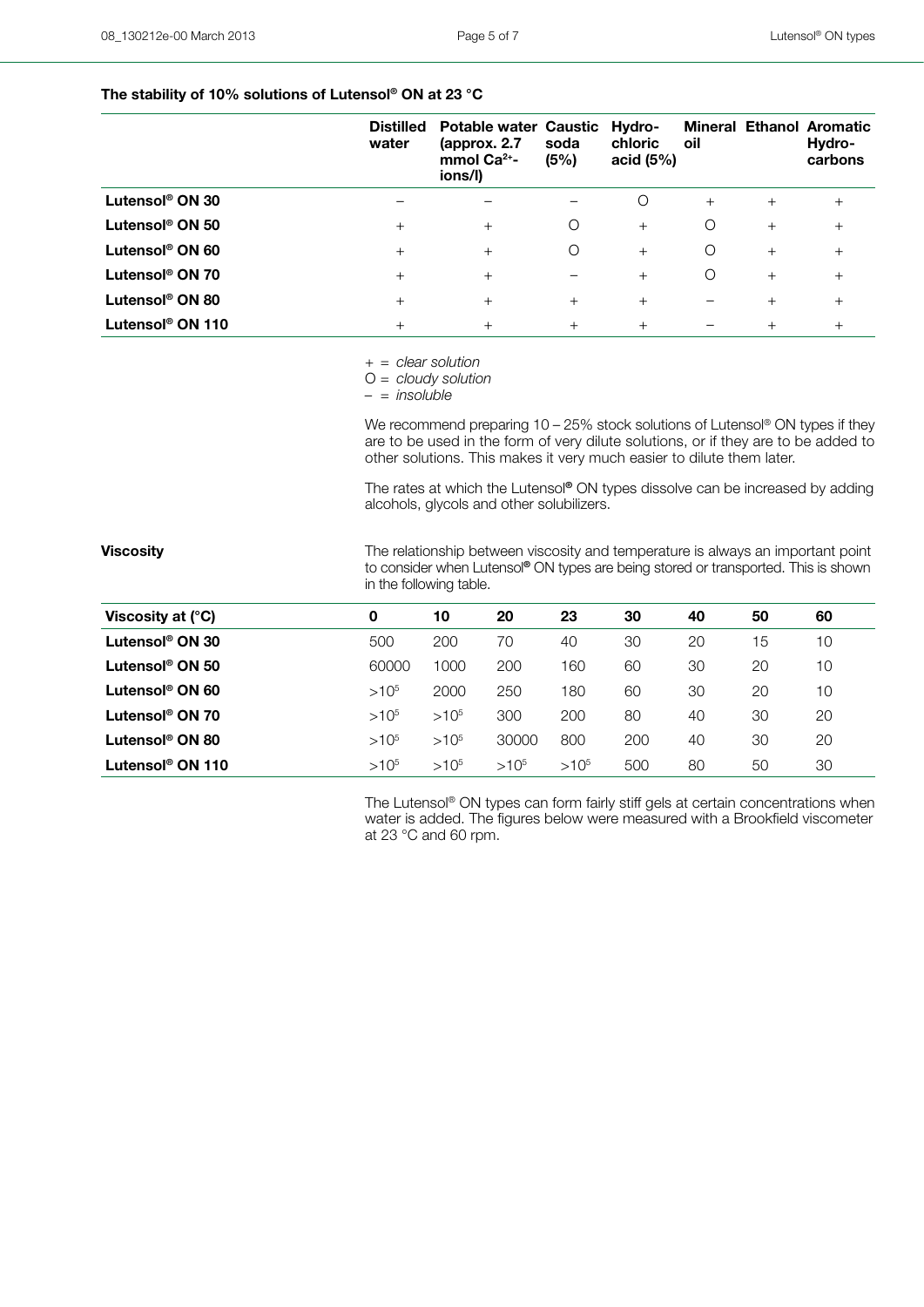## **The viscosity of Lutensol® ON types (mPa·s) as a function of concentration**

| <b>Water content</b><br>(%) | Lutensol®<br><b>ON 30</b> | Lutensol <sup>®</sup><br><b>ON 50</b> | Lutensol®<br><b>ON 60</b> | Lutensol®<br><b>ON 70</b> | Lutensol <sup>®</sup><br><b>ON 80</b> | Lutensol <sup>®</sup><br><b>ON 110</b> |
|-----------------------------|---------------------------|---------------------------------------|---------------------------|---------------------------|---------------------------------------|----------------------------------------|
| $\mathbf 0$                 | 40                        | 160                                   | 180                       | 200                       | 800                                   |                                        |
| 10                          | 50                        | 60                                    | 60                        | 80                        | 110                                   | 150                                    |
| 20                          | 60                        | 160                                   | 80                        | 90                        | 130                                   | 160                                    |
| 30                          | 100                       | 5000                                  | 900                       | 140                       | 140                                   | 180                                    |
| 40                          | 10000                     | 4000                                  | 2000                      | 140                       | 170                                   | 230                                    |
| 50                          | 3000                      | 400                                   | 110                       | 170                       | 160                                   | 180                                    |
| 60                          | 10000                     | 70                                    | 60                        | 110                       | 100                                   | 100                                    |
| 70                          | 6000                      | 40                                    | 40                        | 50                        | 30                                    | 40                                     |
| 80                          | 1000                      | 20                                    | 30                        | 20                        | 10                                    | 20                                     |
| 90                          | 300                       | 10                                    | 10                        | 10                        | 10                                    | 10                                     |

| <b>Storage</b>    | a) The Lutensol® ON types should be stored indoors in their original packaging,<br>which should be kept tightly sealed.                                                                                                                                                                                                                         |
|-------------------|-------------------------------------------------------------------------------------------------------------------------------------------------------------------------------------------------------------------------------------------------------------------------------------------------------------------------------------------------|
|                   | They are hygroscopic and readily soluble in water, with the result that they absorb<br>b)<br>moisture very quickly. Drums must be resealed each time they are opened.                                                                                                                                                                           |
|                   | The storage temperature should not be allowed to fall substantially below 20 $^{\circ}$ C,<br>C)<br>and storerooms must not be overheated.                                                                                                                                                                                                      |
|                   | The Lutensol <sup>®</sup> ON types can become slightly cloudy if they are stored at low<br>d)<br>temperatures, but this has no effect on their performance.                                                                                                                                                                                     |
|                   | This cloudiness can be dissipated by heating them to $30 - 40$ °C, or 50 °C in<br>the case of Lutensol <sup>®</sup> ON 110.                                                                                                                                                                                                                     |
|                   | e) Liquid that has solidified or that shows signs of precipitation should be heated<br>to around 40 °C (Lutensol® ON 110 : 50 °C) and rehomogenized before it is<br>processed.                                                                                                                                                                  |
|                   | Drums that have solidified or that have begun to precipitate should be reconstituted<br>f<br>by gentle heating, preferably in a heating cabinet. The temperature must not be<br>allowed to exceed 70 °C. This also applies if drums are heated by external<br>electrical elements.                                                              |
|                   | Internal electrical elements should not be used because of the localized anomalies<br>in temperature that they cause.                                                                                                                                                                                                                           |
|                   | The Lutensol <sup>®</sup> ON types must be blanketed with nitrogen if they are stored in<br>q)<br>heated tanks (at $50 - 60$ °C) to prevent them from coming into contact with<br>air. Constant gentle stirring helps to prevent them being discoloured as a result<br>of prolonged contact with electrical elements or external heating coils. |
| <b>Materials</b>  | The following materials can be used for tanks and drums:                                                                                                                                                                                                                                                                                        |
|                   | a) AISI 304 stainless steel (X6CrNiTi1810)<br>b) AISI 316 stainless steel (X6CrNiMoTi17122)                                                                                                                                                                                                                                                     |
| <b>Shelf life</b> | Provided they are stored properly and drums are kept tightly sealed, the Lutensol®<br>ON types have a shelf life of at least two years in their original packaging.                                                                                                                                                                             |